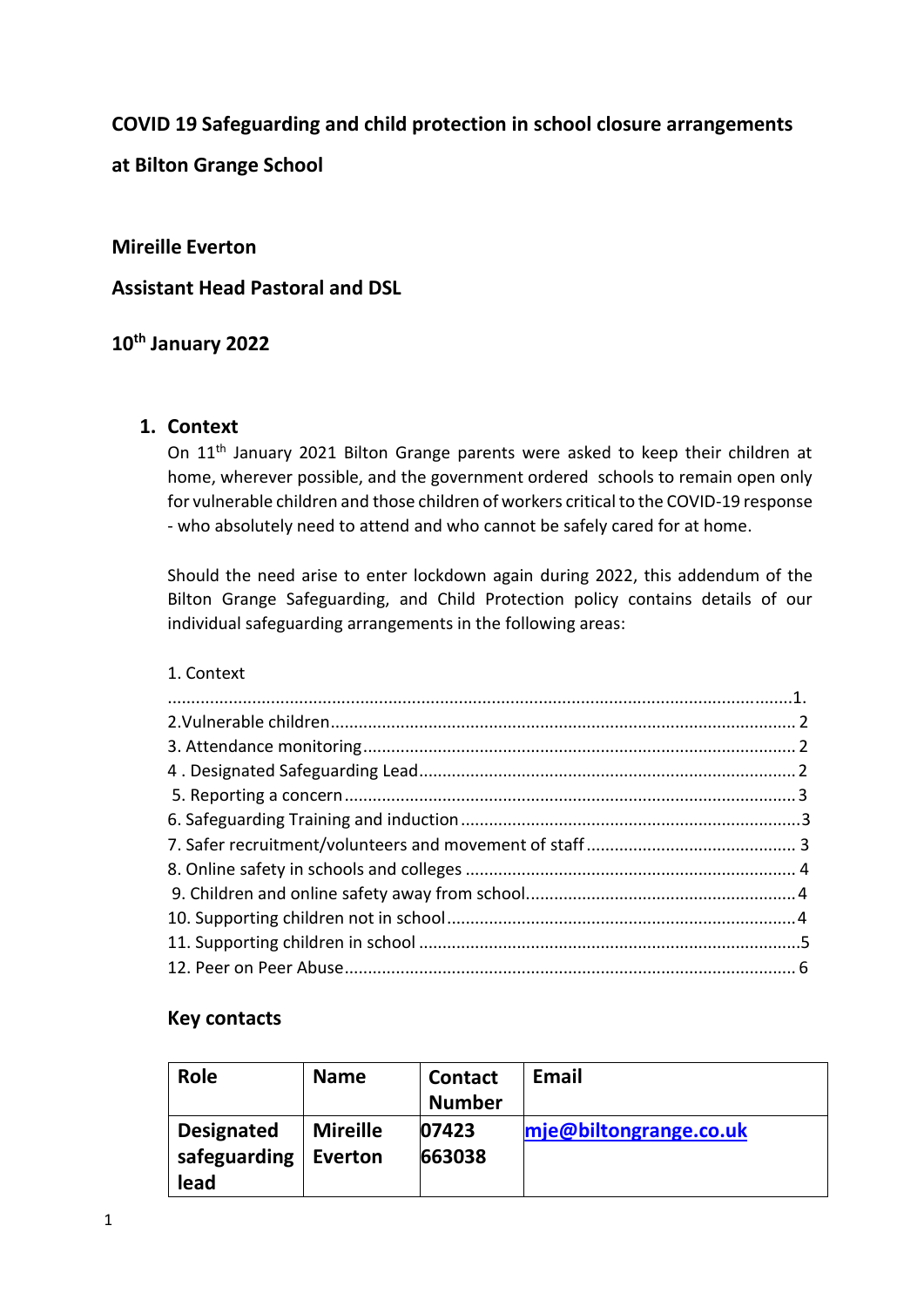| <b>Deputy</b><br><b>Designated</b><br>safeguarding<br><b>Lead with</b><br>specific<br>responsibility<br>for EYFS | <b>Katie</b><br>Gedye          | 01788 810287 | kg@biltongrange.co.uk   |
|------------------------------------------------------------------------------------------------------------------|--------------------------------|--------------|-------------------------|
| <b>Deputy</b><br><b>Designated</b><br>safeguarding<br>lead                                                       | Stefan de<br><b>Bruin</b>      |              | SDB@biltongrange.co.uk  |
| <b>Deputy</b><br><b>Designated</b><br><b>Safeguarding</b><br><b>Lead</b>                                         | <b>Chris</b><br><b>Bartley</b> |              | CBB@biltongrange.co.uk  |
| <b>Headmaster</b>                                                                                                | Gareth<br>Jones                | 01788 818208 | gebj@biltongrange.co.uk |
| <b>Safeguarding</b><br>Governor                                                                                  | John<br><b>Moreland</b>        |              | JM2@rugbyschool.net     |
| Chair of<br>Governors                                                                                            | <b>Barry</b><br>O'Brien        |              | bob@rugbyschool.net     |

Katie Gedye and Stefan de Bruin both live on site and Katie Gedye as Head of Pre-Prep is the on-site DSL.

Mireille Everton and Gareth Jones are available to be contacted via phone or MS Teams for example when working from home.

# **Vulnerable children**

Bilton Grange School currently has two vulnerable children on roll. Both of whom would be closely monitored in the event of a lockdown by the AHP as the designated person.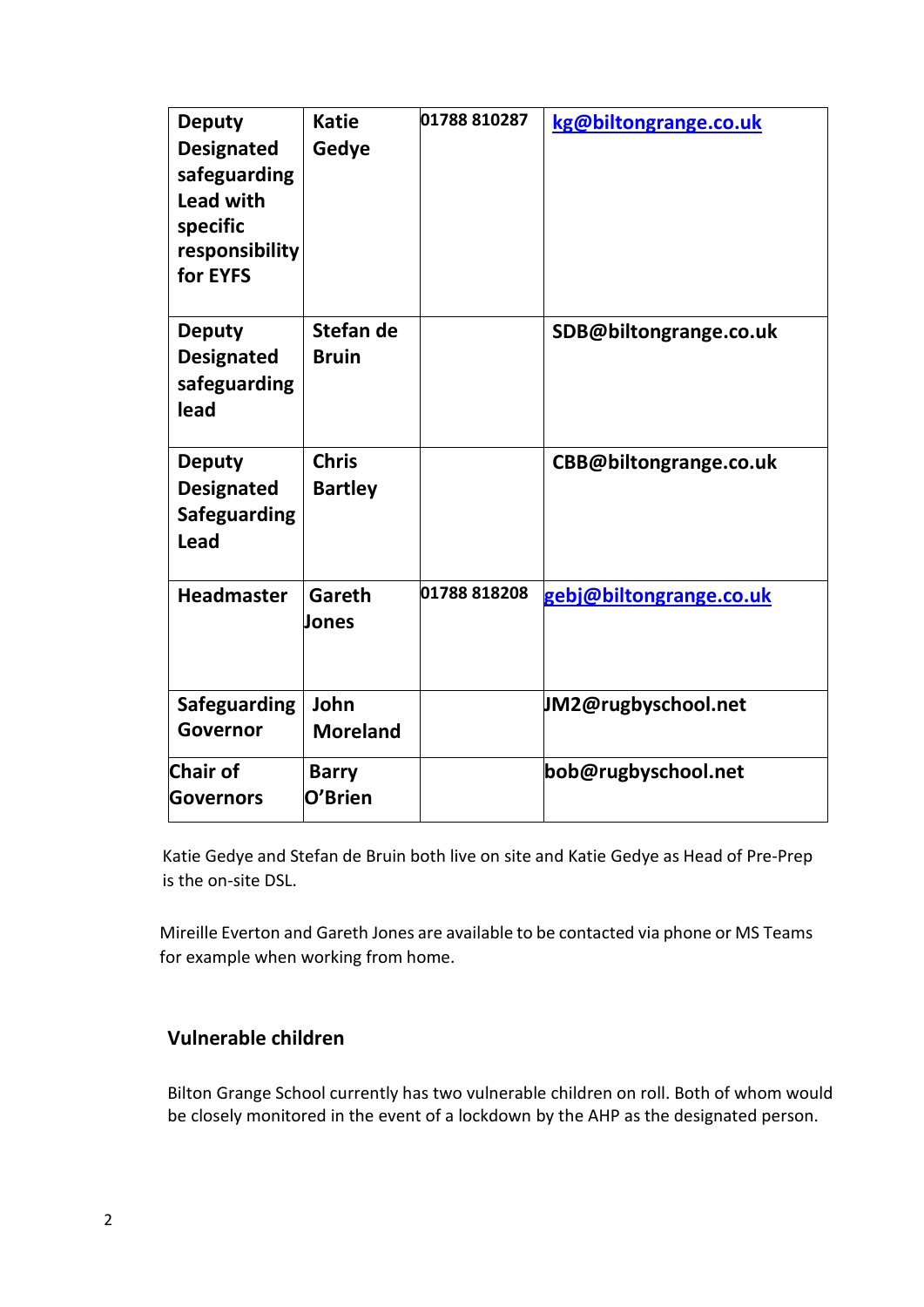## **Attendance monitoring**

Local authorities and education settings do not need to complete their usual day- today registration.

At Bilton Grange, tutors will be in regular contact with their tutees and/ or families. This may be via email, contact through MS Teams/ Seesaw, tracking access to online tasks or by telephone. This information will be logged and recorded on BG Pastoral Team. Where staff have a concern, they will raise it on My Concern.

## **Reporting a concern**

Where staff have a concern about a child, they should continue to follow the process outlined in the school Safeguarding Policy, this includes making a report via My Concern, which can be done remotely.

In the unlikely event that a member of staff cannot access their My Concern from home, they should email the Designated Safeguarding Leads and Headteacher. This will ensure that the concern is received. If the concern is urgent, staff should contact a DSL by telephone.

Staff are reminded of the need to report any concern immediately and without delay. Where staff are concerned about an adult working with children in the school, they should use a yellow form to report the concern to the headteacher. If there is a requirement to make a notification to the headteacher whilst away from school, this should be done verbally and followed up with an email to the headteacher.

Concerns around the Headteacher should be directed to the Chair of Governors Barry O'Brien or Peter Green, Executive Head.

# **Safeguarding Training and induction**

DSL training and refresher DSL training took place remotely during November 2020.

Refresher training for all staff took place on the 7th January 2022 and a recording was also available for any absentees.

All existing school staff have had safeguarding training and have read part 1 of Keeping Children Safe in Education (2021). The DSL should communicate with staff any new local arrangements, so they know what to do if they are worried about a child.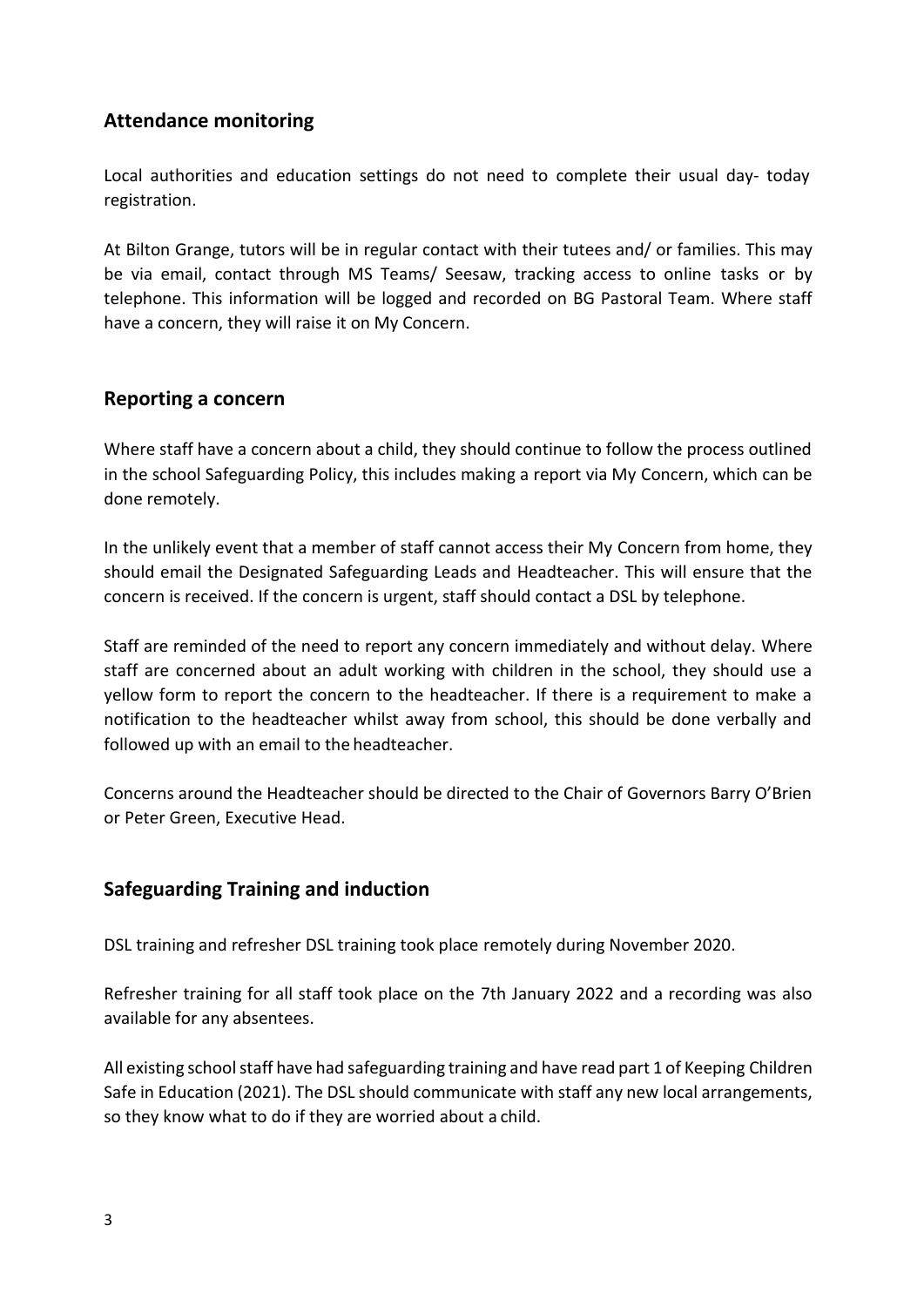## **Safer recruitment/volunteers and movement of staff**

It remains essential that people who are unsuitable are not allowed to enter the children's workforce or gain access to children. When recruiting new staff, Bilton Grange will continue to follow the relevant safer recruitment processes for their setting, including, as appropriate, relevant sections in part 3 of Keeping Children Safe in Education (2021) (KCSIE).

In response to COVID-19, the Disclosure and Barring Service (DBS) has made changes to its guidance on standard and enhanced DBS ID checking to minimise the need for face-to-face contact.

In the unlikely event that Bilton Grange are utilising volunteers, we will continue to follow the checking and risk assessment process as set out in paragraphs 287 to 300 of KCSIE (2021). Under no circumstances will a volunteer who has not been checked be left unsupervised or allowed to work in regulated activity.

Bilton Grange will continue to follow the legal duty to refer to the DBS anyone who has harmed or poses a risk of harm to a child or vulnerable adult. Full details can be found at paragraph 329 of KCSIE (2021).

During the COVID-19 period all referrals should be made by emailin[g](mailto:Misconduct.Teacher@education.gov.uk) [Misconduct.Teacher@education.gov.uk](mailto:Misconduct.Teacher@education.gov.uk)

Whilst acknowledging the challenge of the current National Emergency, it is essential from a safeguarding perspective that any school is aware, on any given day, which staff/volunteers will be in the school or college, and that appropriate checks have been carried out, especially for anyone engaging in regulated activity. As such, Bilton Grange will continue to keep the single central record (SCR) up to date as outlined in paragraphs 148 to 156 in KCSIE (2021).

## **Online safety in schools and colleges**

Bilton Grange will continue to provide a safe environment, including online. This includes the use of an online filtering system.

## **Children and online safety away from school and college**

It is important that all staff who interact with children, including online, continue to look out for signs a child may be at risk. Any such concerns should be dealt with as per the Child Protection Policy and where appropriate referrals should still be made to children's social care and as required, the police.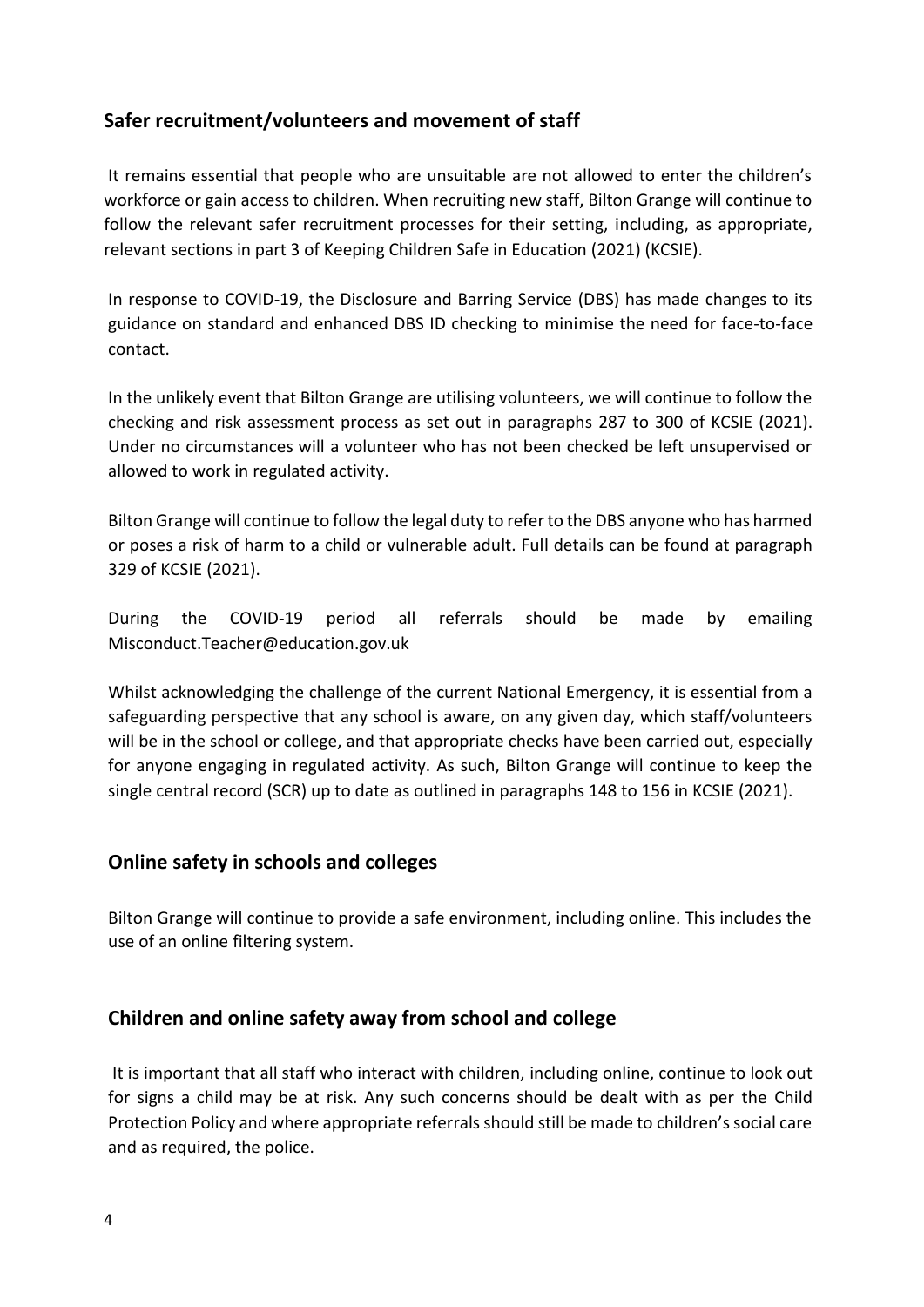Bilton Grange will ensure any use of online learning tools and systems is in line with privacy and data protection/GDPR requirements.

Below are some things to consider when delivering virtual lessons, especially where webcams are involved:

- No 1:1s, groups only(with the exception of approved performing artslessons, EAL lessons and Learning Support lessons, tutor meetings)
- Staff and children must wear suitable clothing, as should anyone else in the household.
- Any computers used should be in appropriate areas (not in bedrooms unless this is the designated study area) and the background should be blurred.
- The live class should be recorded by the teacher so that if any issues were to arise, the video can be reviewed.
- Live classes should be kept to a reasonable length of time, or the streaming may prevent the family 'getting on' with their day.
- Language must be professional and appropriate, including any family members in the background.
- Staff must only use platforms provided by Bilton Grange to communicate with pupils
- Staff should record, the length, time, date and attendance of any sessions held.

# **Supporting children not in school**

Bilton Grange is committed to ensuring the safety and wellbeing of all its Children and Young people.

Where the DSL has identified a child to be on the edge of social care support, or who would normally receive pastoral-type support in school, they should ensure that a robust communication plan is in place for that child or young person. Details of this plan must be recorded on My Concern, as should a record of contact have made.

The communication plans can include: remote contact, phone contact, door-step visits. Other individualised contact methods should be considered and recorded.

The school counsellor will also continue counselling vulnerable children using MS teams and following specific ethical guidance as directed by the Sr RS School Counsellor; The BACP Ethical framework, The BACP 'working online in the counselling professions' guidance and The BACP 'Using digital technology in the counselling professions'. Counselling sessions will not be recorded.

Bilton Grange and its DSL will work closely with all stakeholders to maximise the effectiveness of any communication plan.